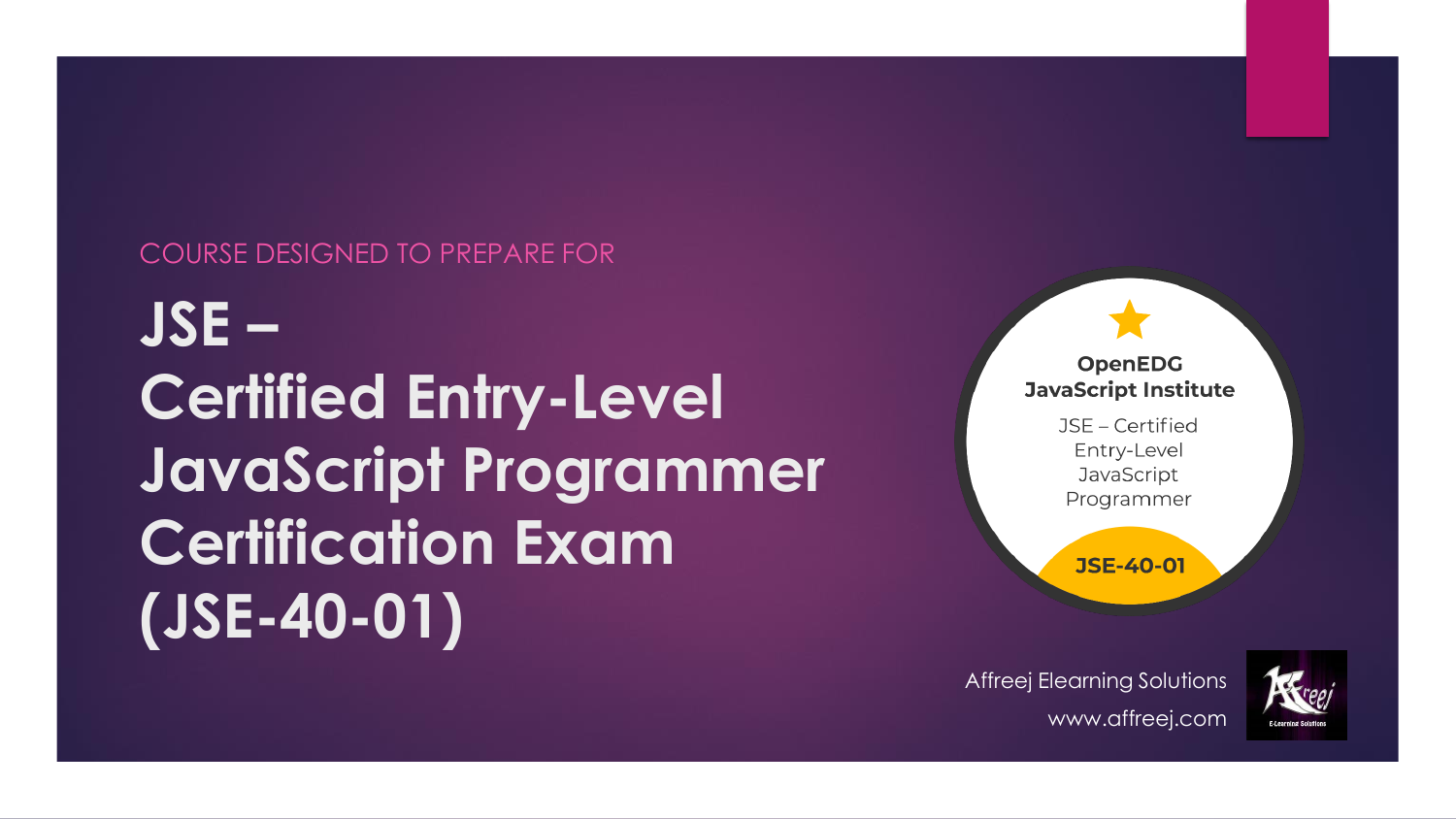# **JSE – Certified Entry-Level JavaScript Programmer**

JSE − Certified JavaScript Entry-Level Programmer certification shows that you are familiar with universal computer programming concepts like data types, containers, functions, conditions, and loops, as well as JavaScript programming language syntax, semantics, and the runtime environment.

Becoming JSE certified ensures that you are acquainted with the most essential means provided by JavaScript, which enable you to start your own studies at an intermediate level and to continue your professional development.

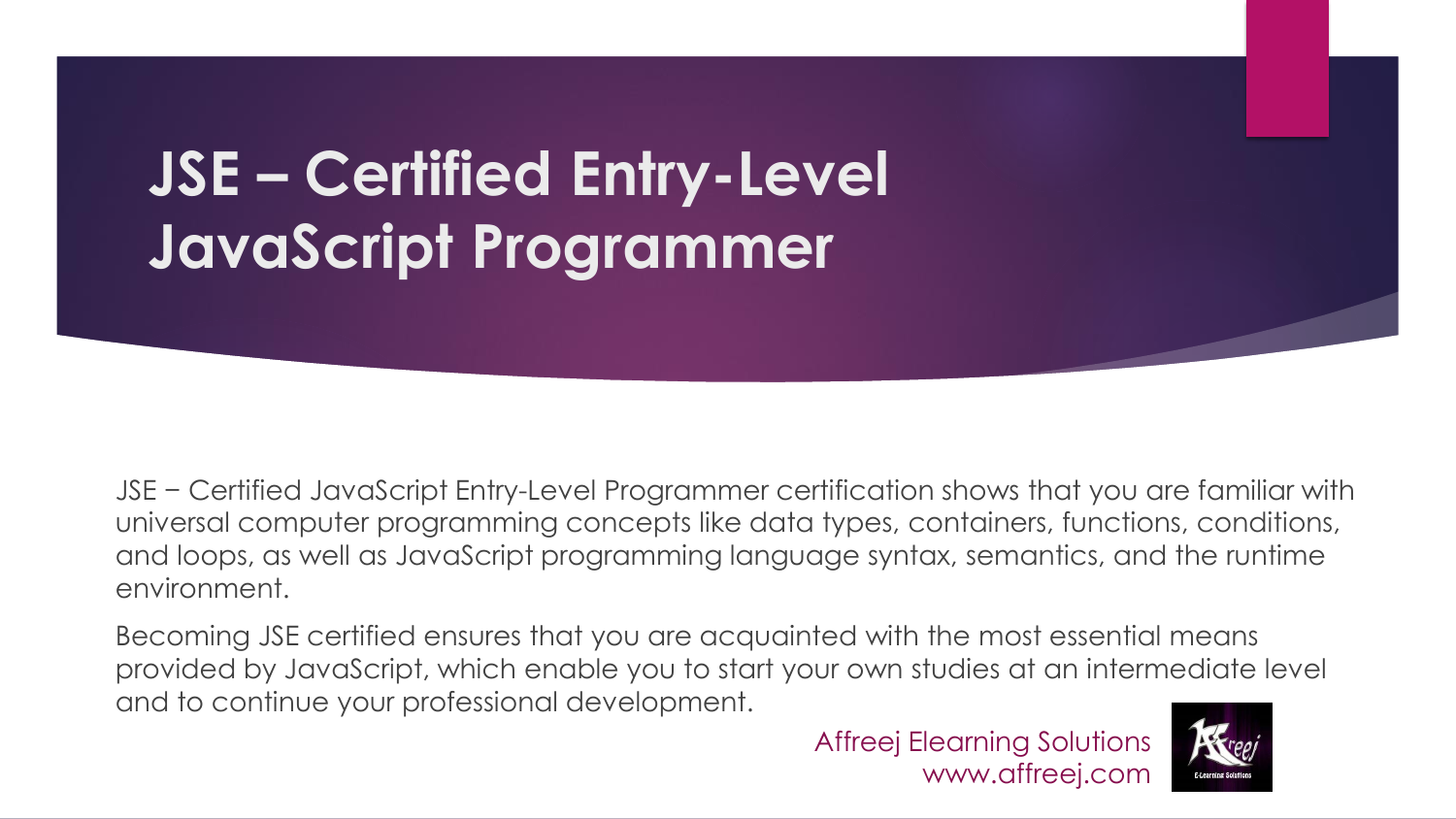

- JSE certification allows you to demonstrate that not only are you up to date with JavaScript-related issues, but also that you can competently deal with them.
- Furthermore, with the OpenEDG JavaScript Institute, you gain access to a large network of JavaScript programming professionals, a valuable resource for solving JavaScript-related problems, and for developing innovative solutions.



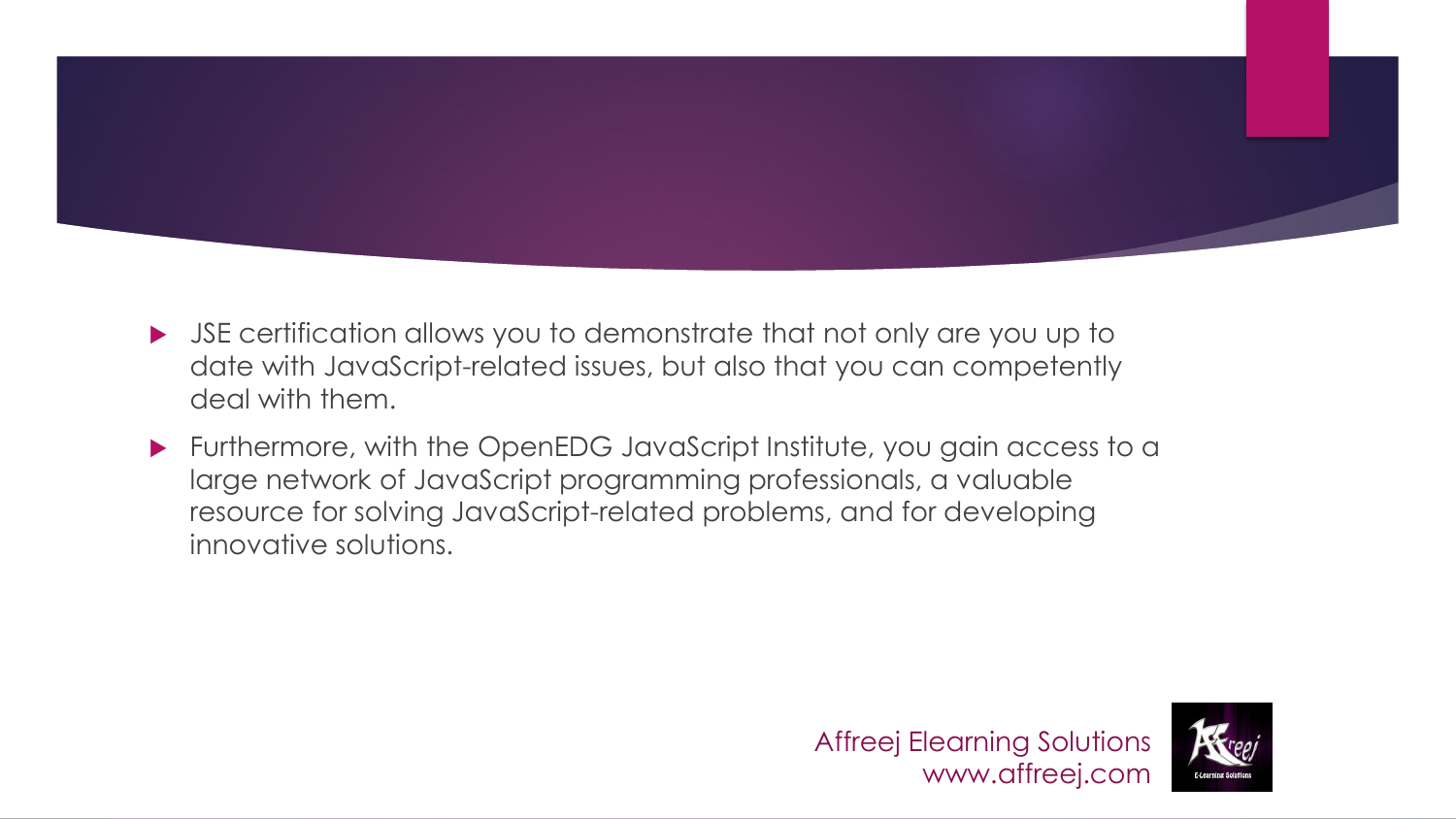# **Course Details**

- $\blacktriangleright$  The main goal of the course is to guide you from a state of complete programming illiteracy to a level of programming knowledge which allows you to **design**, **write**, **debug**, and **run programs** encoded in the JavaScript language, and to understand the basic concepts of software development technology.
- The course focuses on the JavaScript language **core concepts**, including the essentials of the JavaScript **syntax and semantics**, **best programming practices**, JS tools and resources, and coding concepts such as **variables**, **data types**, **type casting**, **operators**, **user interaction**, **control flow**, **functions**, **errors**, **exceptions**, **debugging**, and **troubleshooting**.

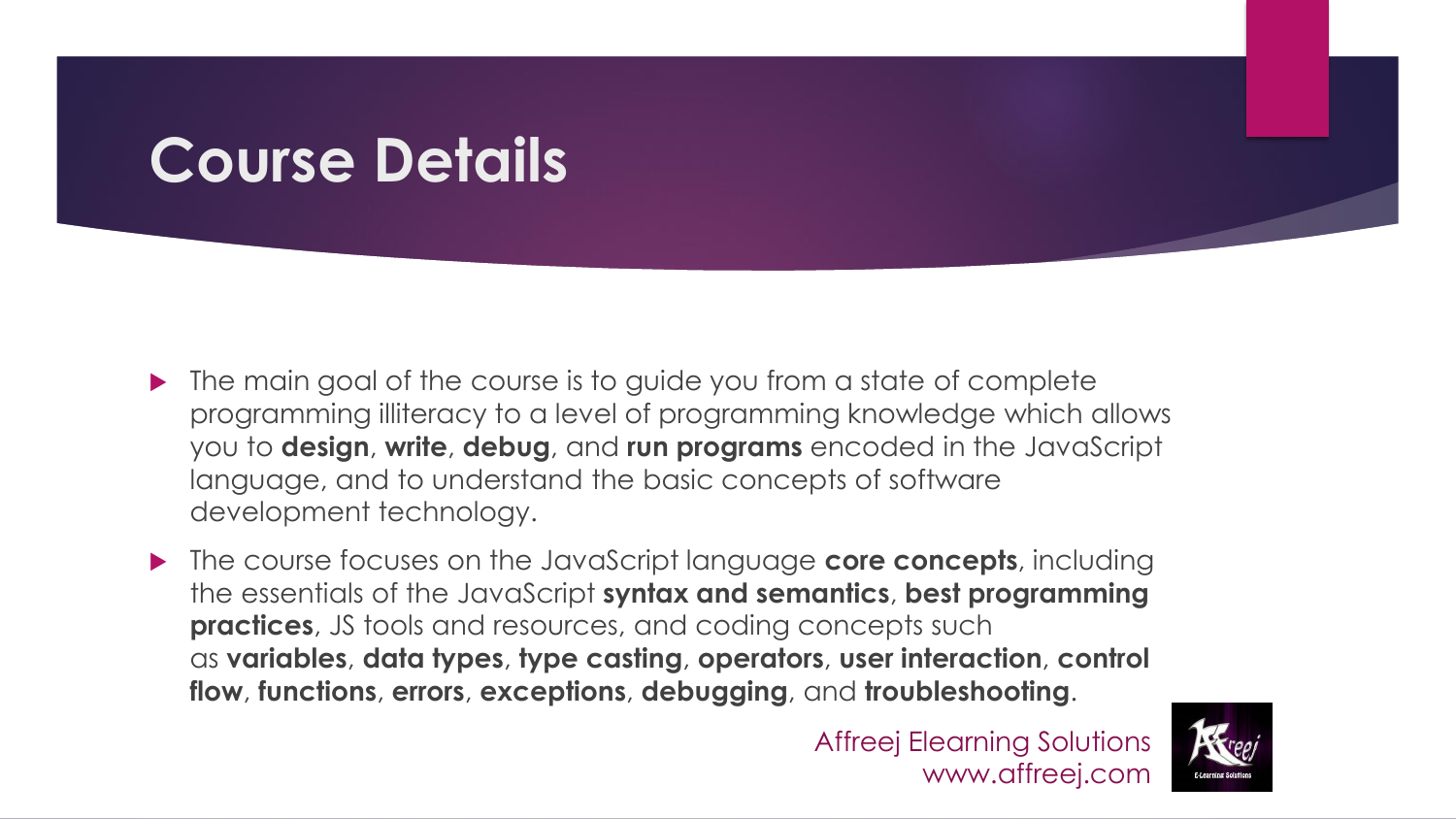# What you will learn?

- **Learn the universal concepts of computer programming**
- Learn the syntax and semantics of the JavaScript language
- **Practice skills in resolving typical implementation challenges**
- **Design, develop, and debug JS scripts**
- Algorithmic and analytical thinking
- Best practices in programming

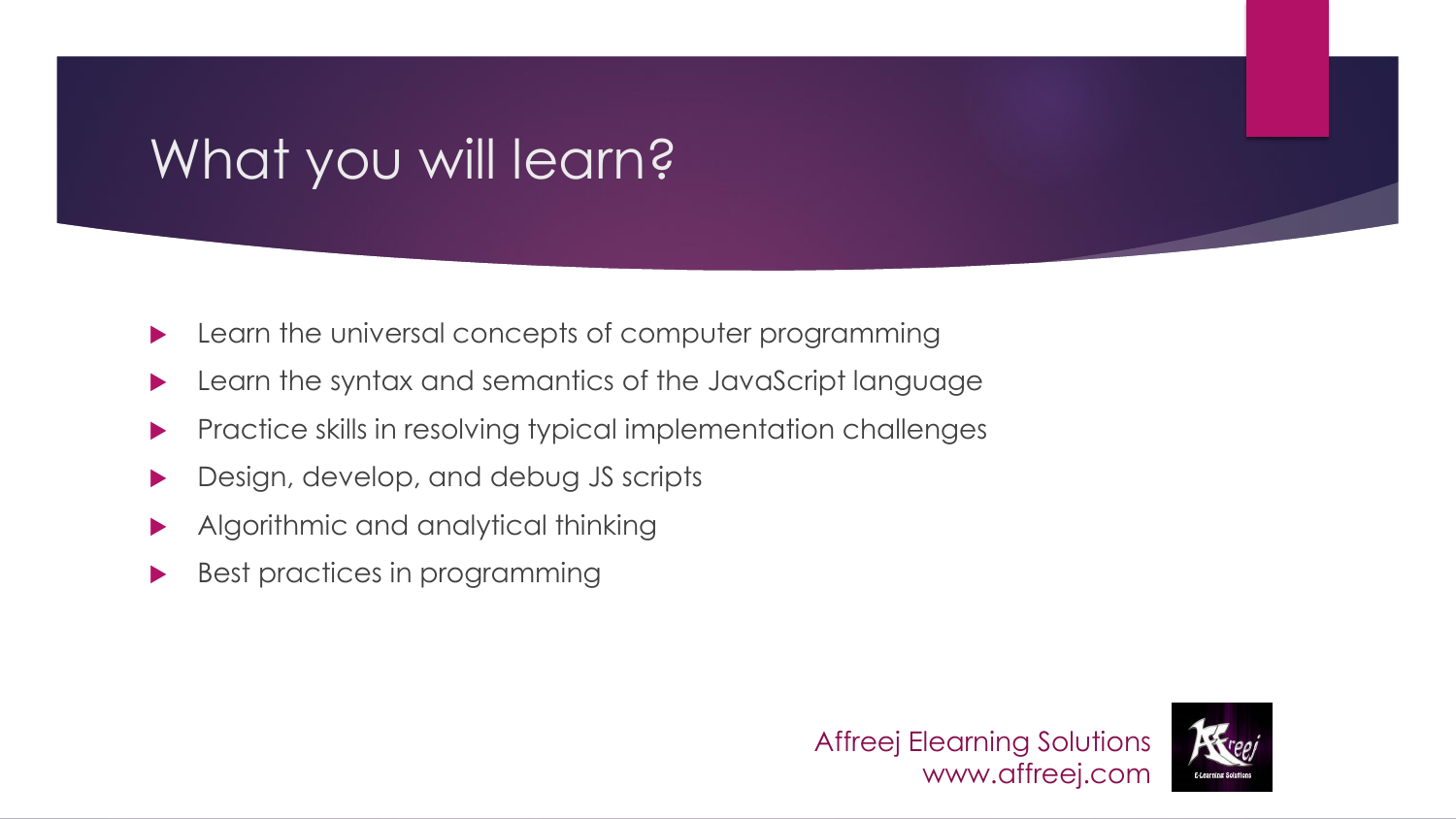# **Course Syllabus**

In this course you will learn:

- Introduction to javascript and computer programming;
- Variables, data types, type casting and comments;
- **Dead Operators and user interaction;**
- Control flow conditional execution and loops;
- Functions;
- **Errors, exceptions, debugging and troubleshooting.**



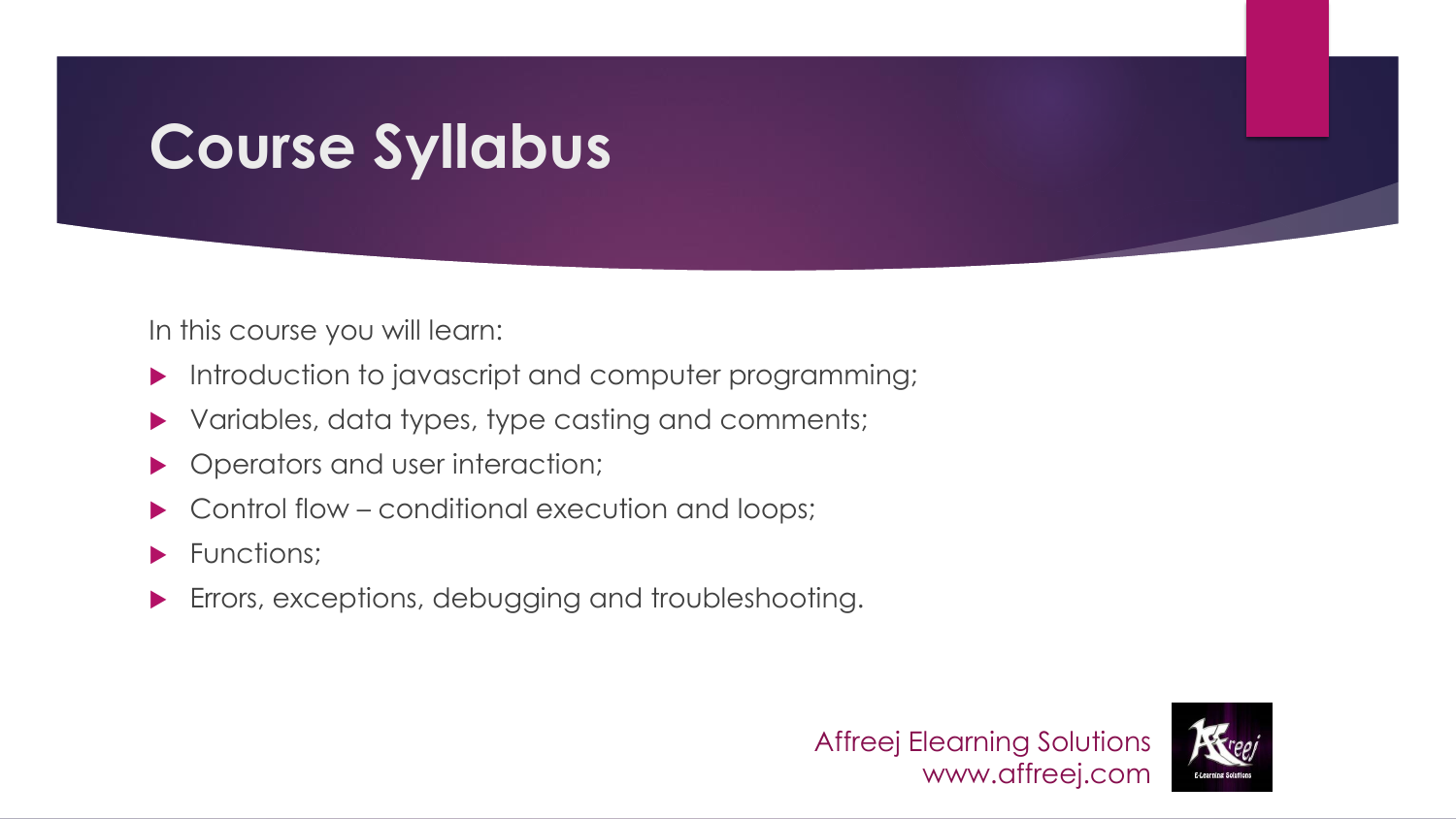## **Why should you learn JAVASCRIPT?**

- It's the most popular programming language
- It's in your browser
- JavaScript is Ideal for Newbies
- JavaScript is Easy to Learn
- ▶ You Can Create Visual Effects and Other Eye-catching Aesthetic Features
- JavaScript experts are in-demand (and well-paid)

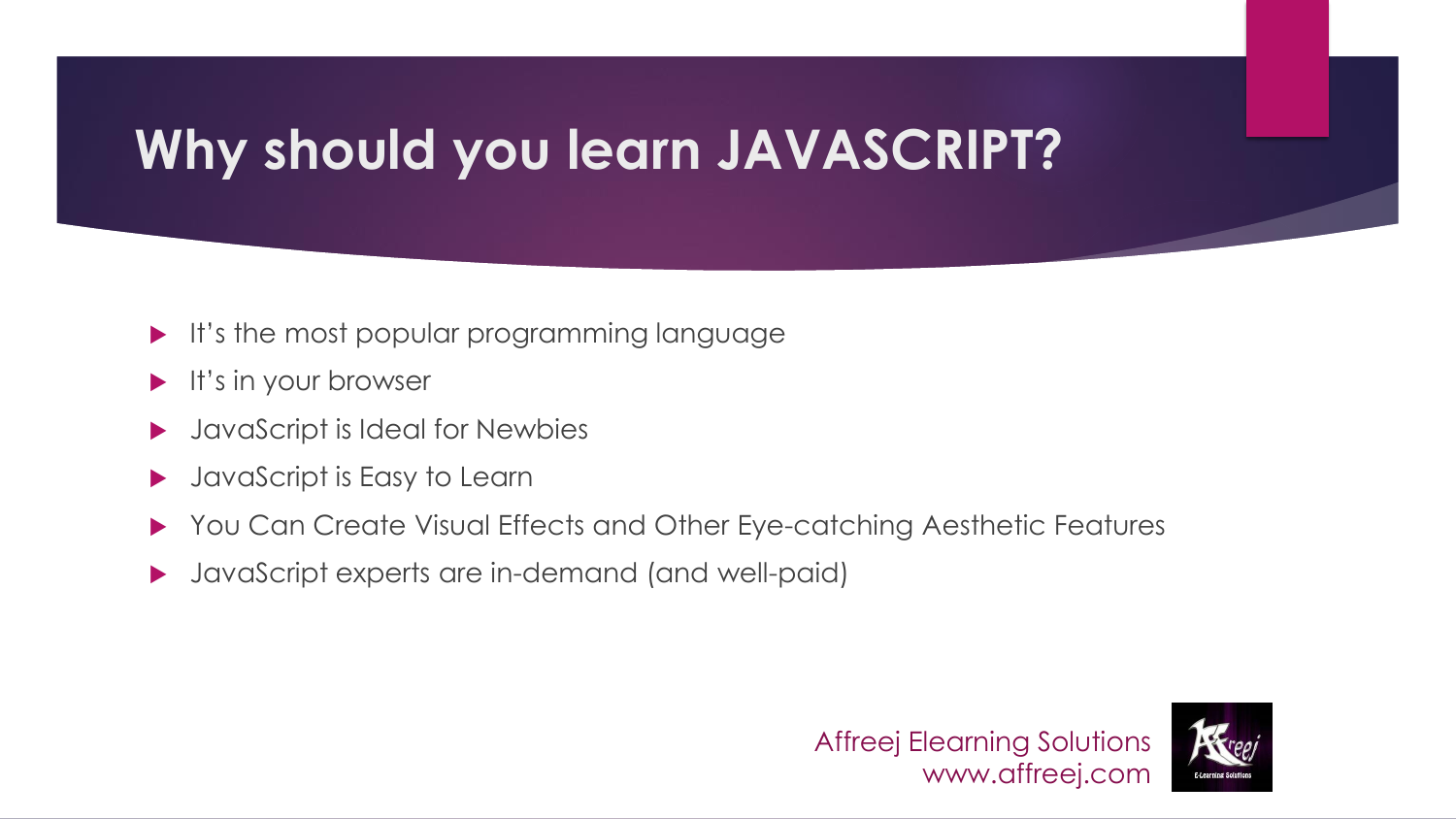## **Uses / Applications of Javascript?**

#### Adding interactive behavior to web pages

- Show or hide more information with the click of a button
- Change the color of a button when the mouse hovers over it
- Slide through a carousel of images on the homepage
- Zooming in or zooming out on an image
- Displaying animations
- Using a drop-down hamburger menu
- ▶ Creating web and mobile apps
- Building web server and developing server applications
- Game development
- Machine Learning



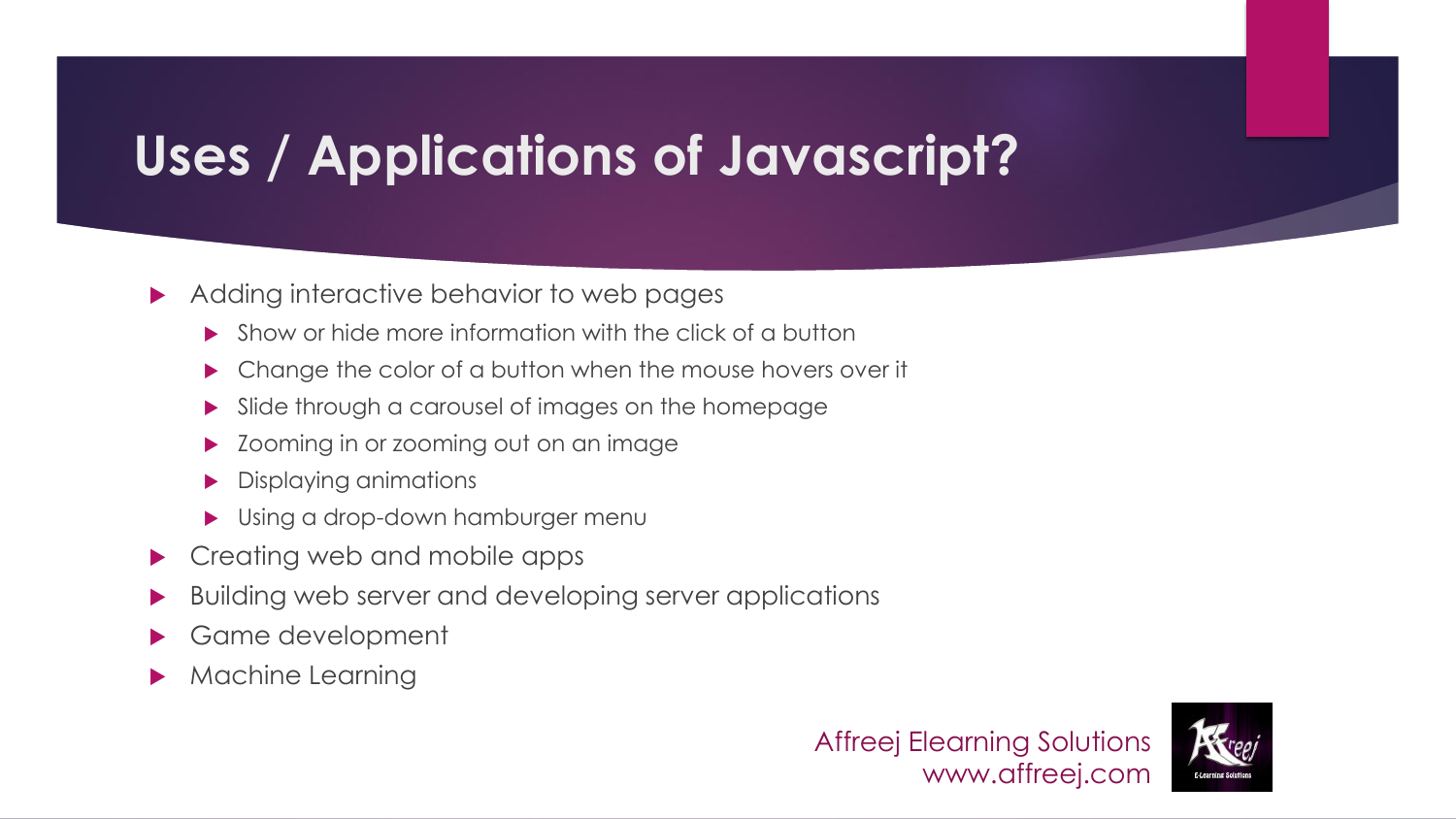### **Get JSE certified**

- ▶ Upon completion of this course, you will be prepared to attempt the qualification **JSE – Certified Entry-Level Javascript Programmer certification exam**.
- *JSE − Certified JavaScript Entry-Level Programmer certification shows that you are familiar with universal computer programming concepts like data types, containers, functions, conditions, and loops, as well as JavaScript programming language syntax, semantics, and the runtime environment.*



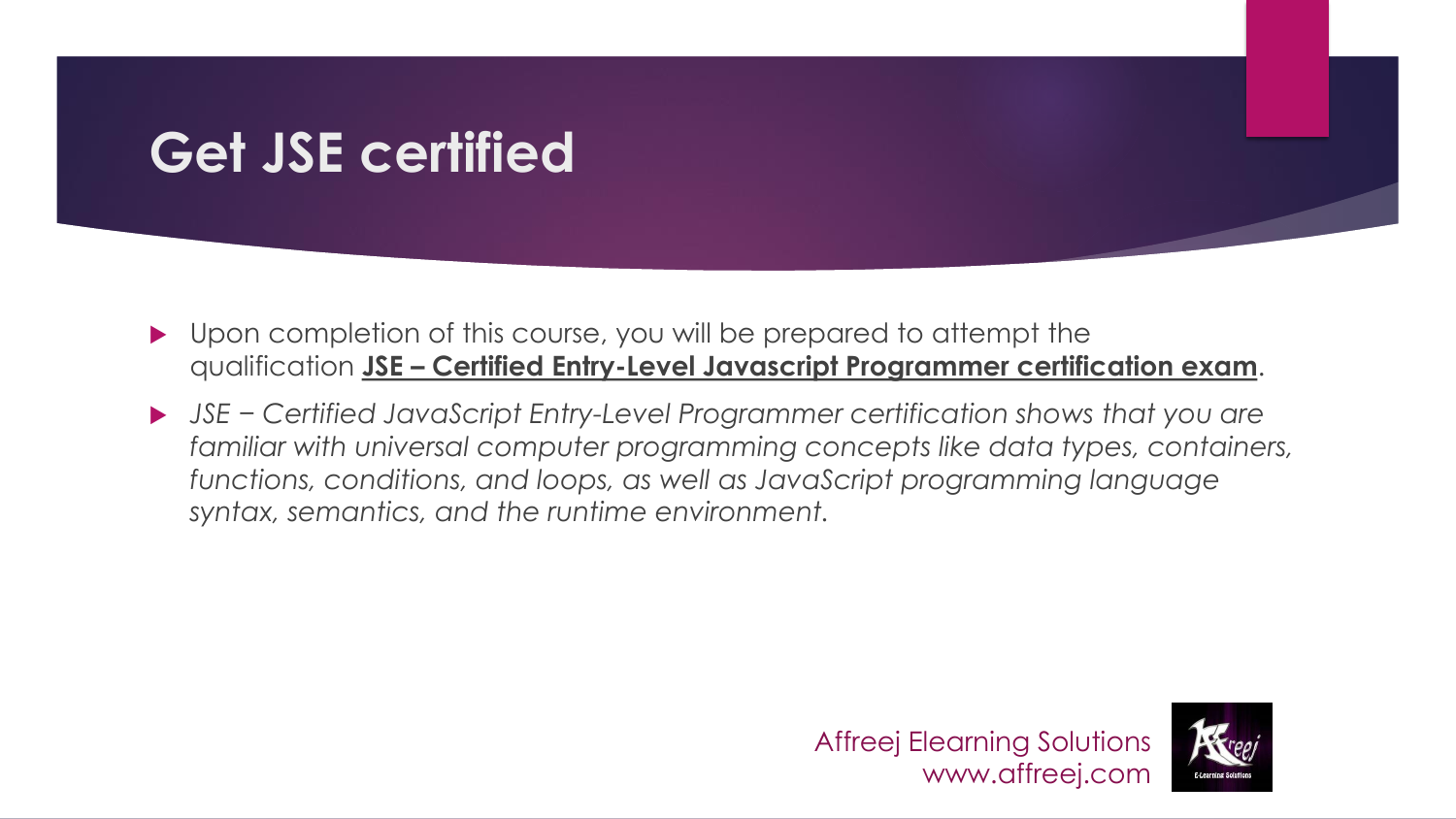### **Skills of a Certified Entry Level Javascript Programmer**

The holder of the *JSE – Certified Entry-Level JavaScript Programmer* certification demonstrates the following skills and expertise:

- knows the syntax of the core JavaScript language to a degree that allows them to work with variables, operators, flow control, and functions;
- knows the basics of the JavaScript data types system, distinguishing between primitive and complex types, and is able to choose a type adequate to their needs;
- thinks algorithmically and can analyze a problem using a programmatic conceptual apparatus;
- can choose a data type adequate to the problem being solved, and use suitable flow control means;
- can design, develop, and improve very simple JavaScript programs;
- can interpret and handle basic exceptions related to errors in program execution;
- understands a programmer's work in the software development process and the role of fundamental development tools;
- knows how a program is interpreted and executed in an actual computer environment, local or remote;
- **Example 20 can create and develop their own programming portfolio.**

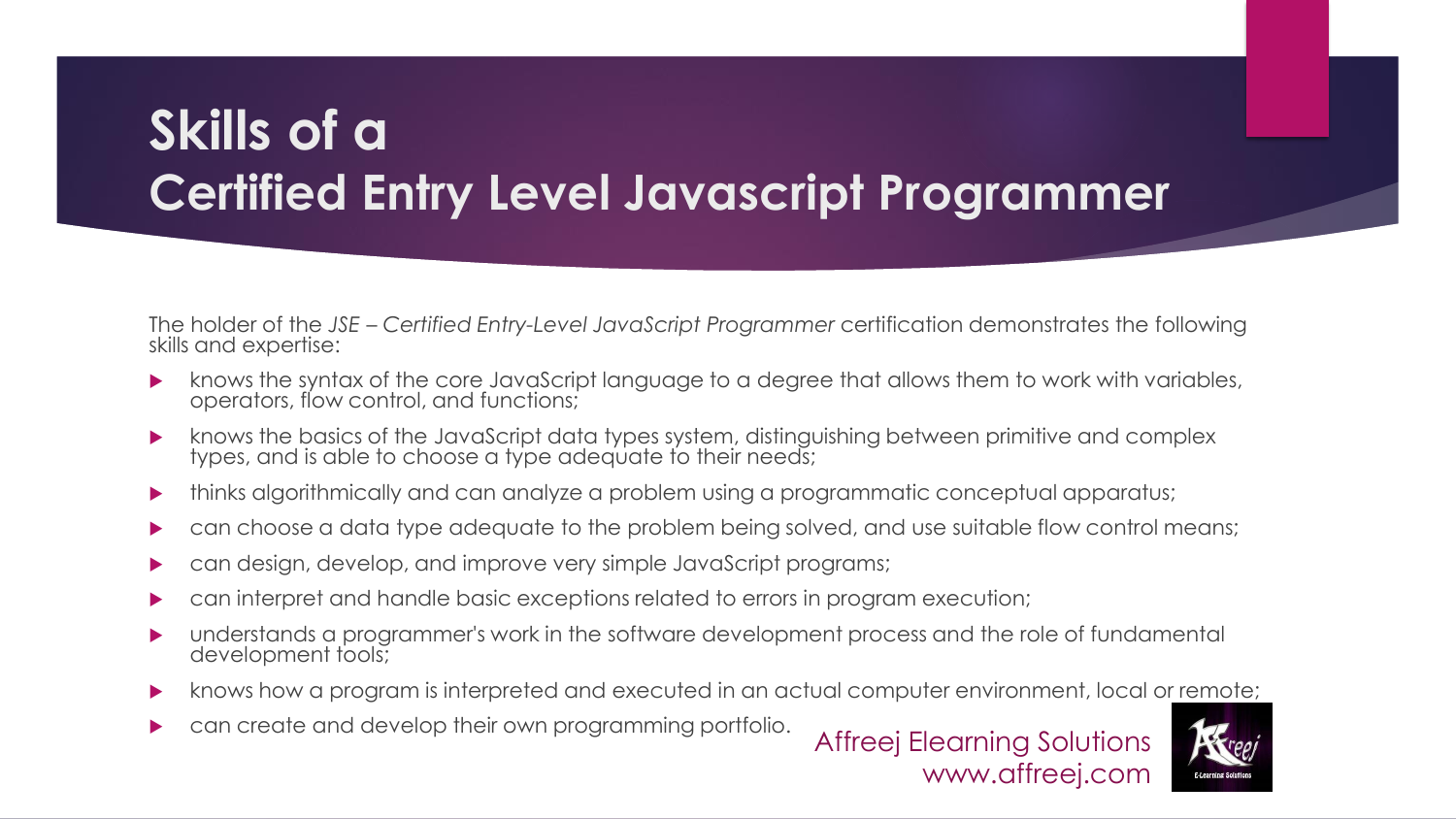### Milestones





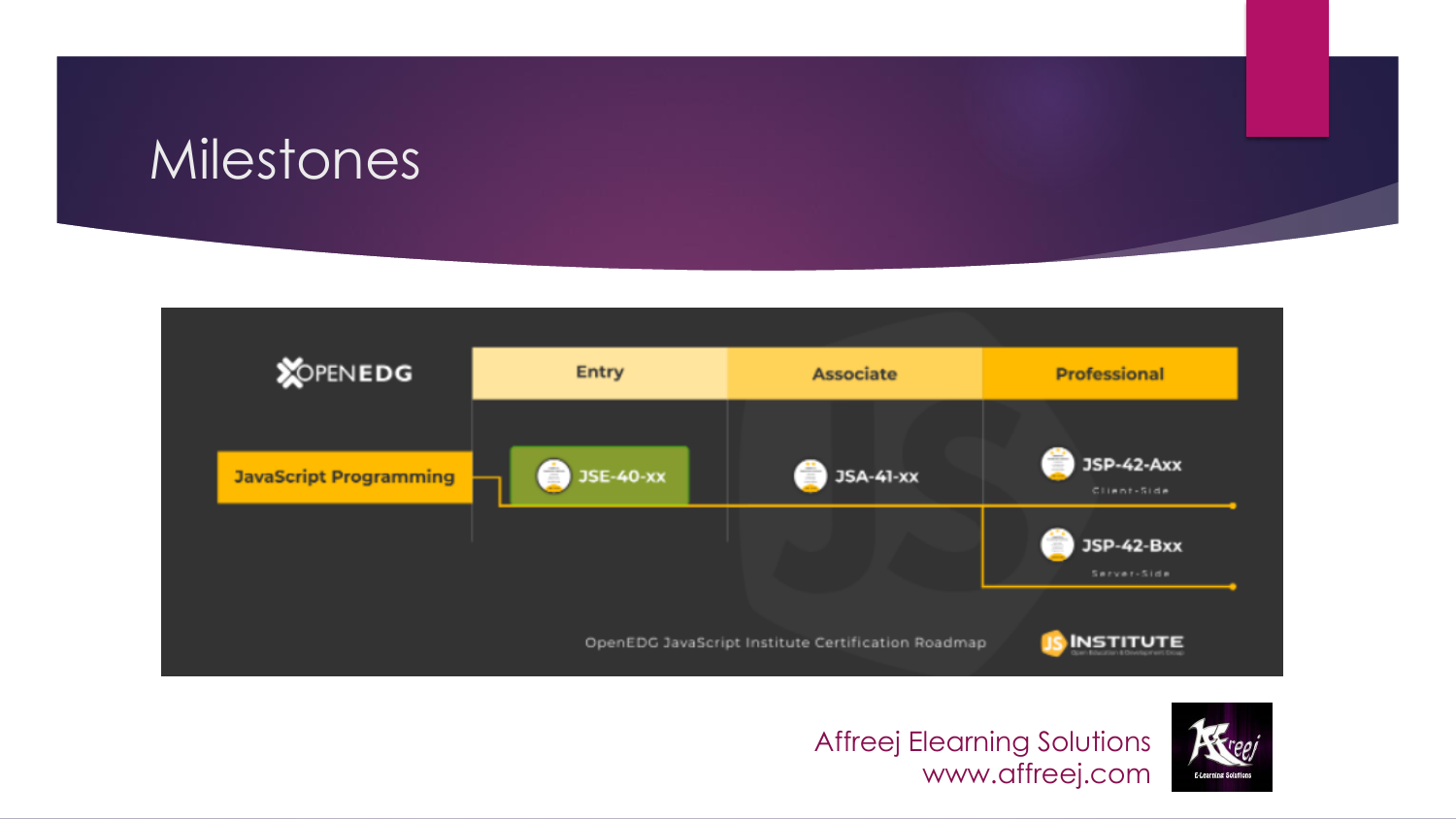



Verify this certificates authenticity at<br>verify.openedg.org<br>Certification Code: 2137.xDJP.2323

#### **CERTIFICATE**

of proficiency in the JavaScript programming language

**Jane Doe** 

Exam Version: JSE-40-01 Date Certified: March 11, 2022 Scope: - Introduction to JavaScript and Computer Programming - Variables, Data Types, and Type Casting Operators User Interaction Control Flow - Conditional Execution and Loops - Functions - Errors, Exceptions, Debugging, and Troubleshooting

**SINSTITUTE** 

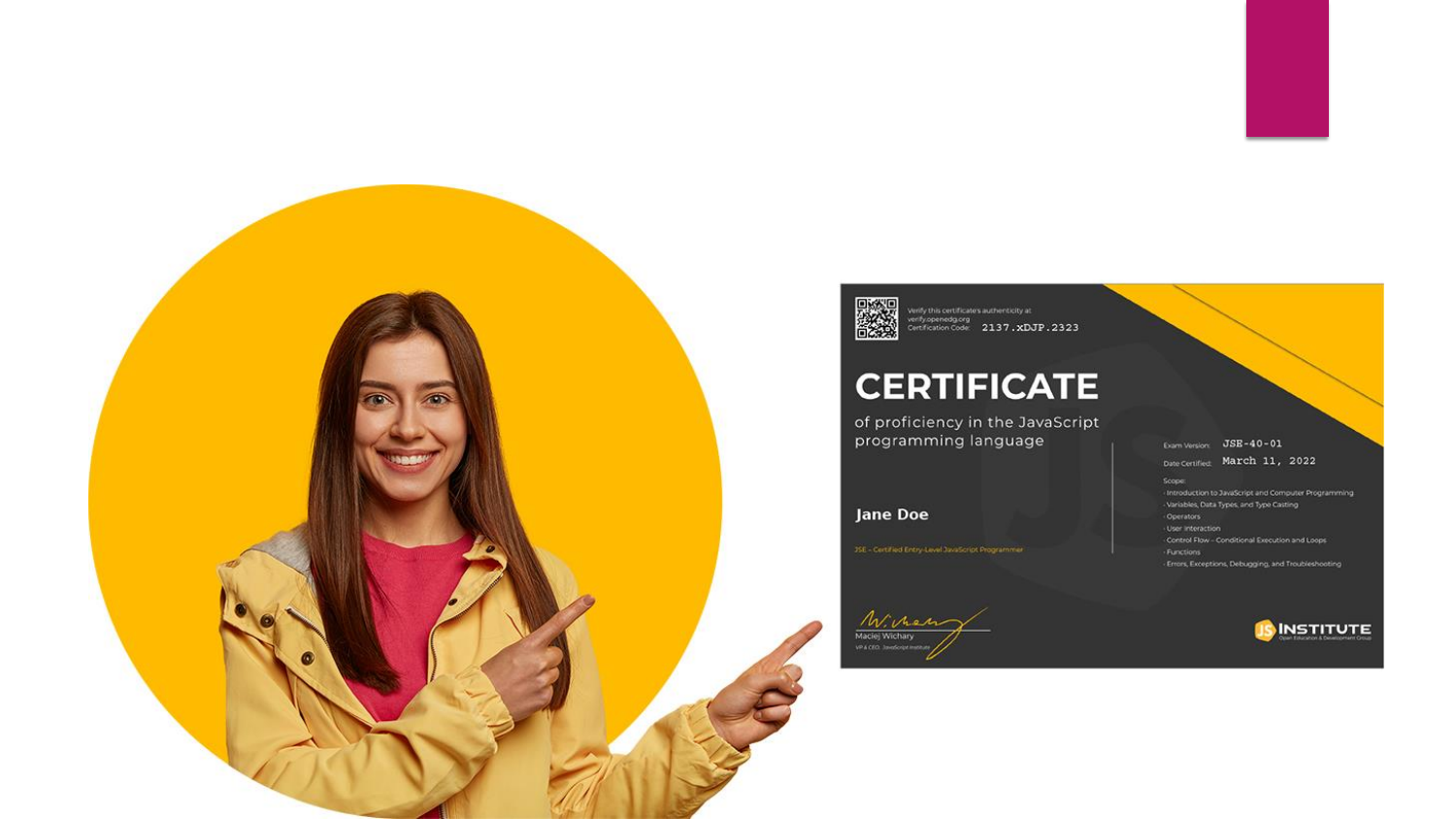## **JSE Includes 6 Modules**

The course is divided into 6 modules:

- **Module 1:** Introduction to Javascript and computer programming;
- **Module 2:** Variables, Data Types and Type Casting;
- **Module 3:** Operators and User Interaction;
- **Module 4:** Control Flow Conditional Execution and Loops.
- **Module 5: Functions:**
- **Module 6:** Errors, exceptions, debugging, and troubleshooting;



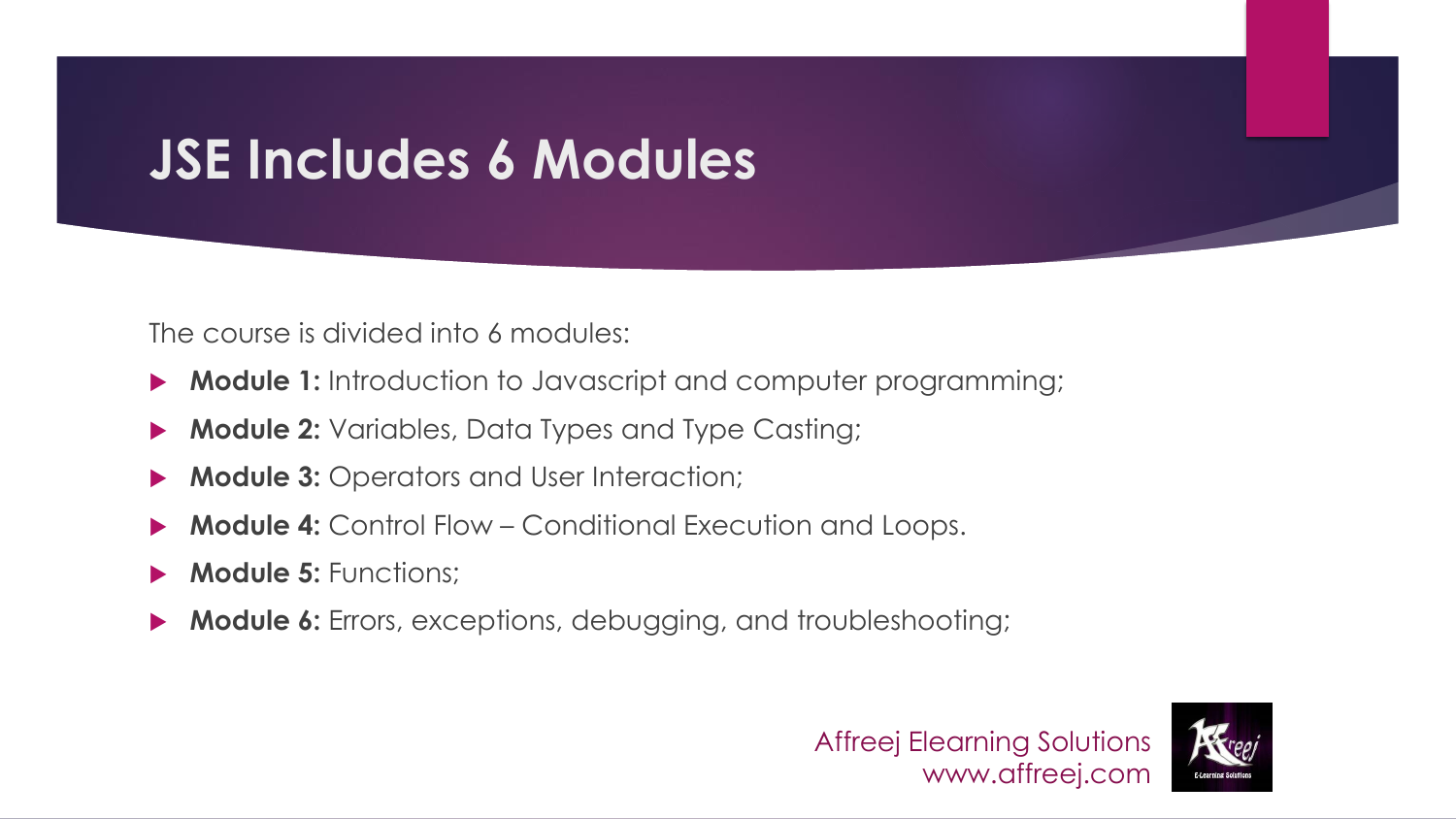### **Module 1: Introduction to JavaScript and computer programming**

In this module, you will learn about:

- understand the fundamental programming concepts, such as: interpreting and the interpreter, compilation and the compiler, client-side vs. serverside programming;
- have a basic knowledge of how to set up and use a basic programming environment (online or local)
- gain skills allowing them to run their first JavaScript program on the client side (both as an element embedded in the HTML page and directly in the browser console).

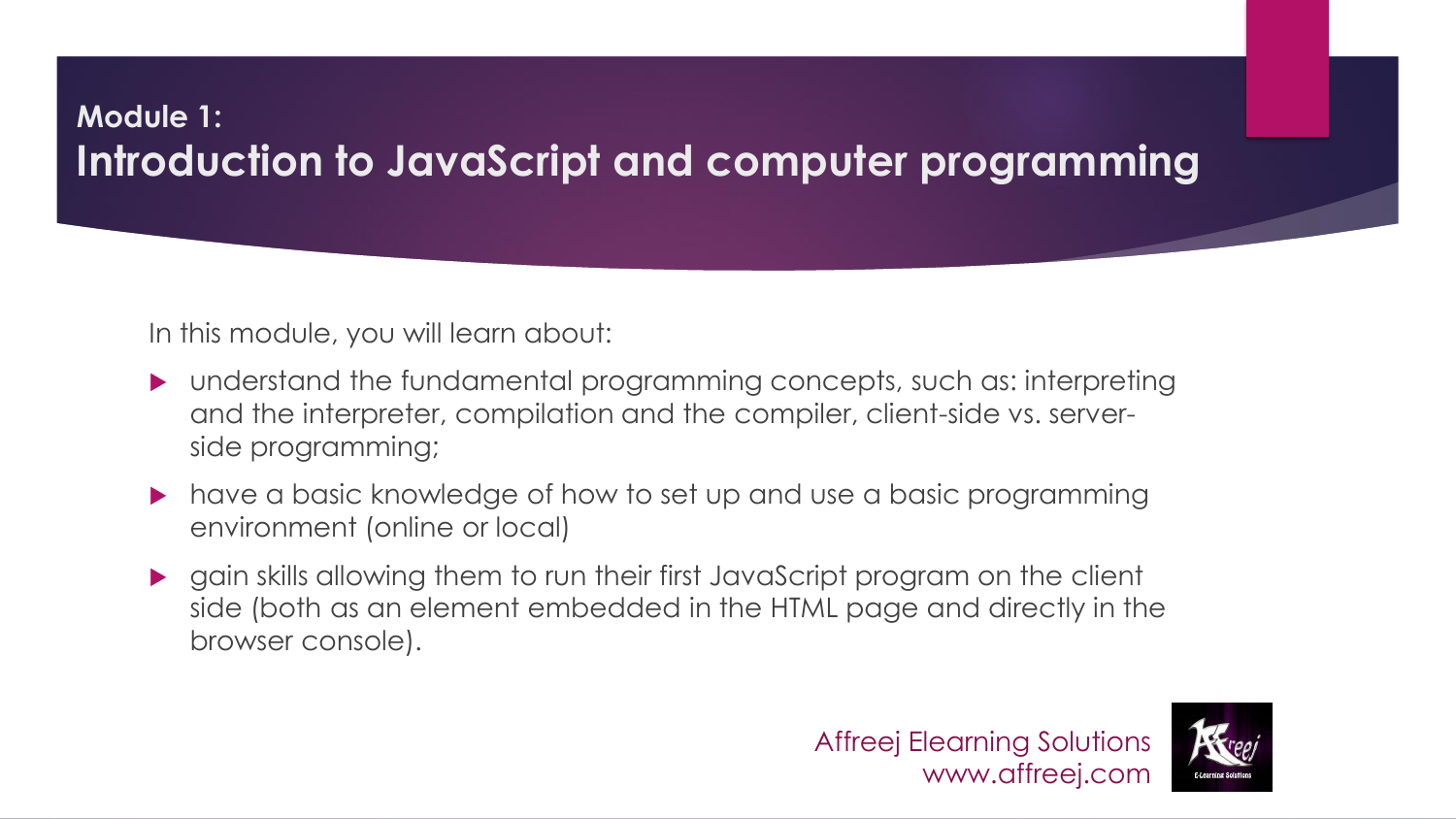### **Module 2: Variables, Data Types and Type Casting**

In this module, you will learn:

- have the knowledge and skills to work with variables, i.e. naming, declaring, initializing and modifying their values;
- understand concepts such as scope, code blocks, shadowing, hoisting;
- know the basic properties of primitive data types such as boolean, number, bigint, undefined, null, and be able to use them;
- be familiar with the basic properties of the primitive data type string, including string literals – single or double quotes, escape character, string interpolation, basic properties and methods;
- **K** know the basic properties of complex data types such as Array and Object (treated as a record) and be able to use them in practice.



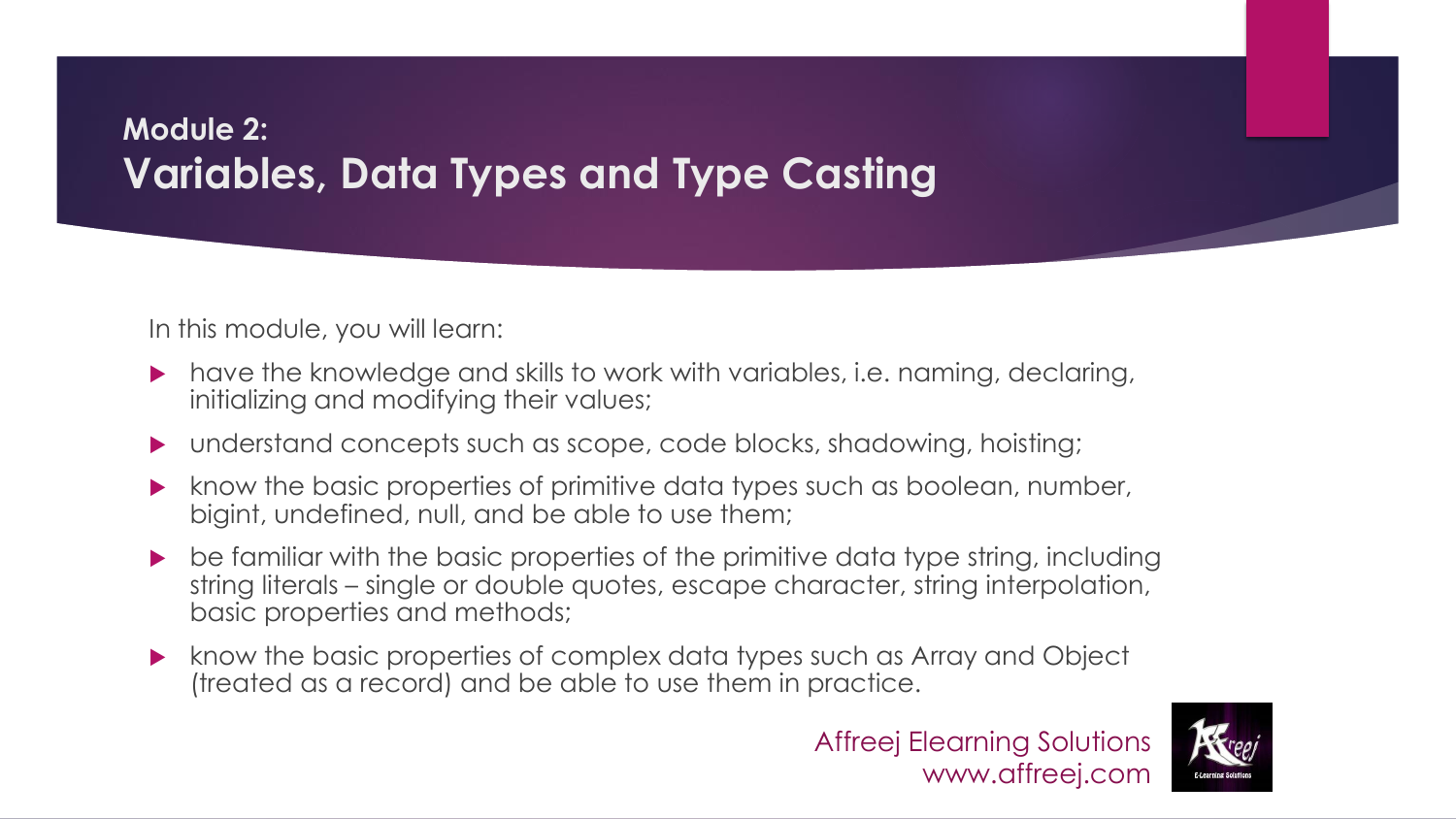#### **Module 3: Operators and User Interaction**

- **K** know what operators are and how we classify them (by type of operands, by number of operands, etc.)
- be able to use assignment, arithmetic, logical, and comparison operators in practice;
- have an understanding of the operation of the conditional operator and the typeof, instanceof, and delete operators;
- understand what the precedence and associativity of basic operators are and be able to influence it by means of bracket grouping;
- be able to perform basic two-way communication with the program user using the alert, confirm, and prompt dialog boxes.

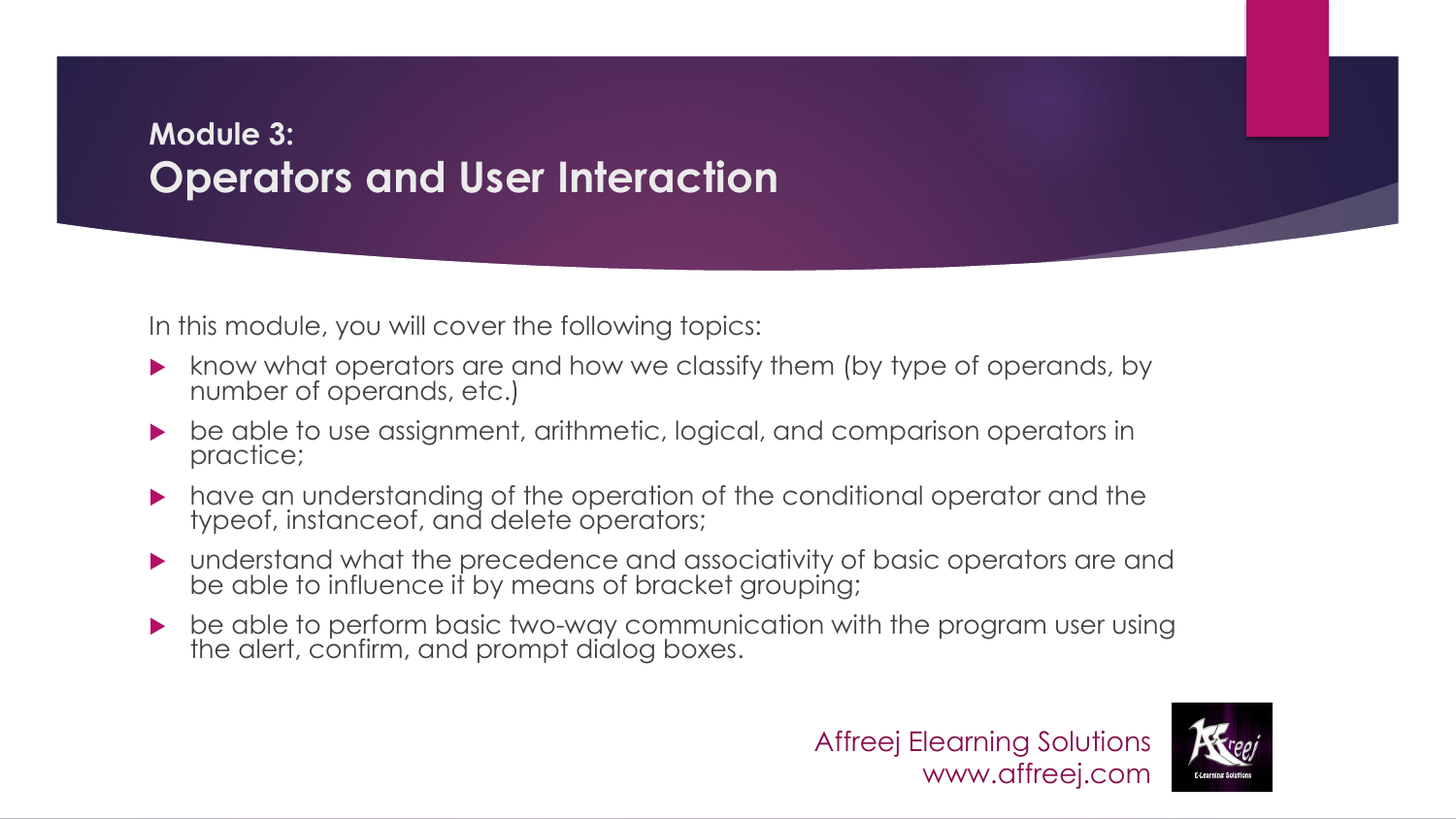### **Module 4: Control Flow – Conditional Execution and Loops**

- be able to force conditional execution of a group of statements (make decisions and branch the flow) using if-else and switch commands;
- $\triangleright$  be able to force a group of statements to repeat in a loop using the for, while, and do-while commands, using both dependent and independent conditions on the number of iterations;
- understand and be able to use loop-specific break and continue instructions;
- be able to use the for-in statement to iterate over properties of an object;
- be able to use the for-of statement to walk through the elements of an array.

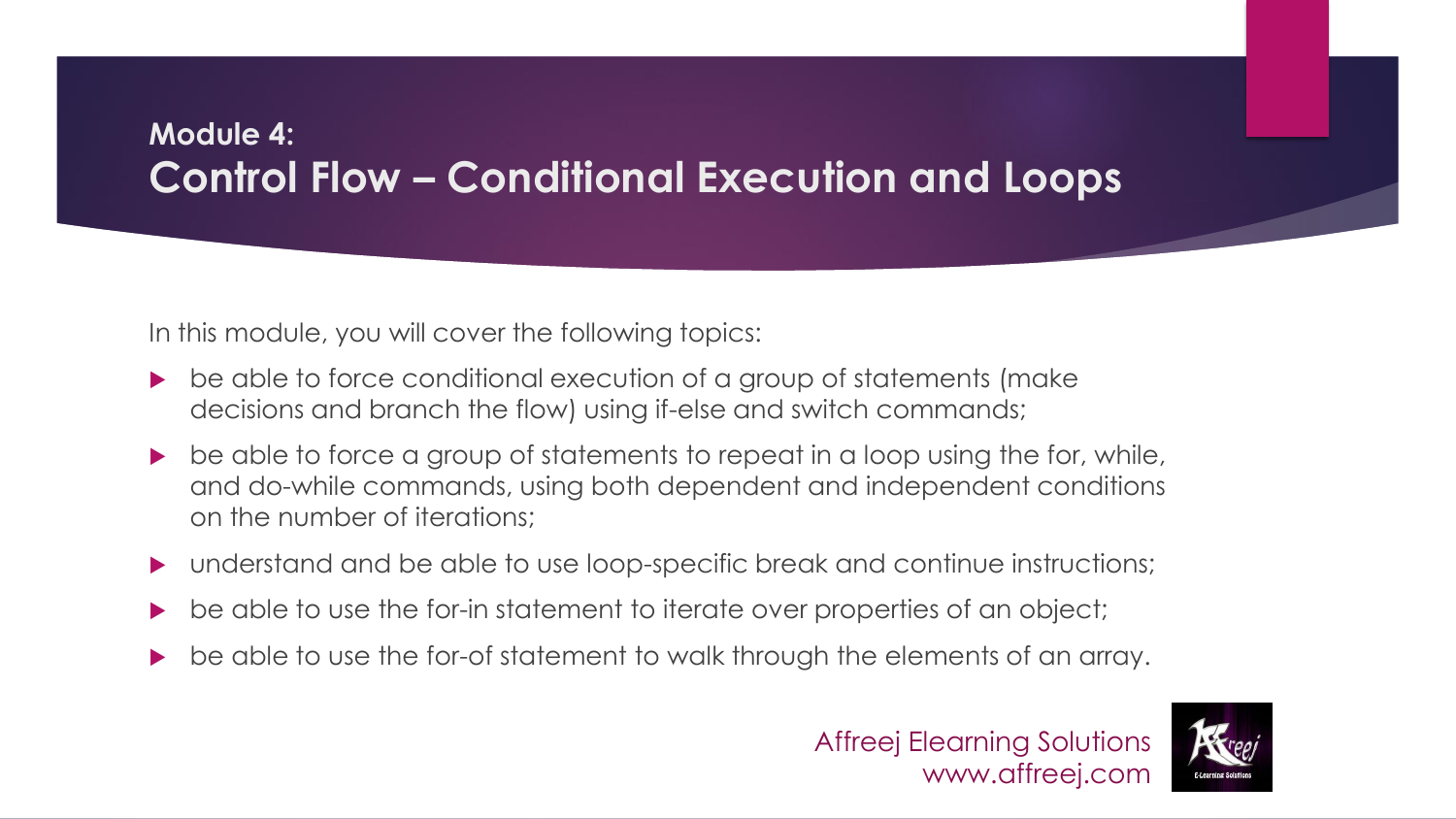### **Module 5: Functions**

- be able to declare and call functions;
- know how to pass call arguments to a function and return the result of its operation from it;
- understand the concept of a local variable and the effect of shadowing variables with the same names within a function:
- know that a function in JS is a first-class member and be able to take advantage of this by declaring functions using function expression and passing functions as arguments to calls of other functions;
- understand the concept of recursion in the context of functions and be able to solve simple programming problems by using it;
- have a basic understanding of the callback function and be able to use it asynchronously in conjunction with the setTimeout and setInterval methods;
- have a clear understanding of arrow function notation and be able to write functions alternatively as a regular declaration, a function expression, and an arrow function.



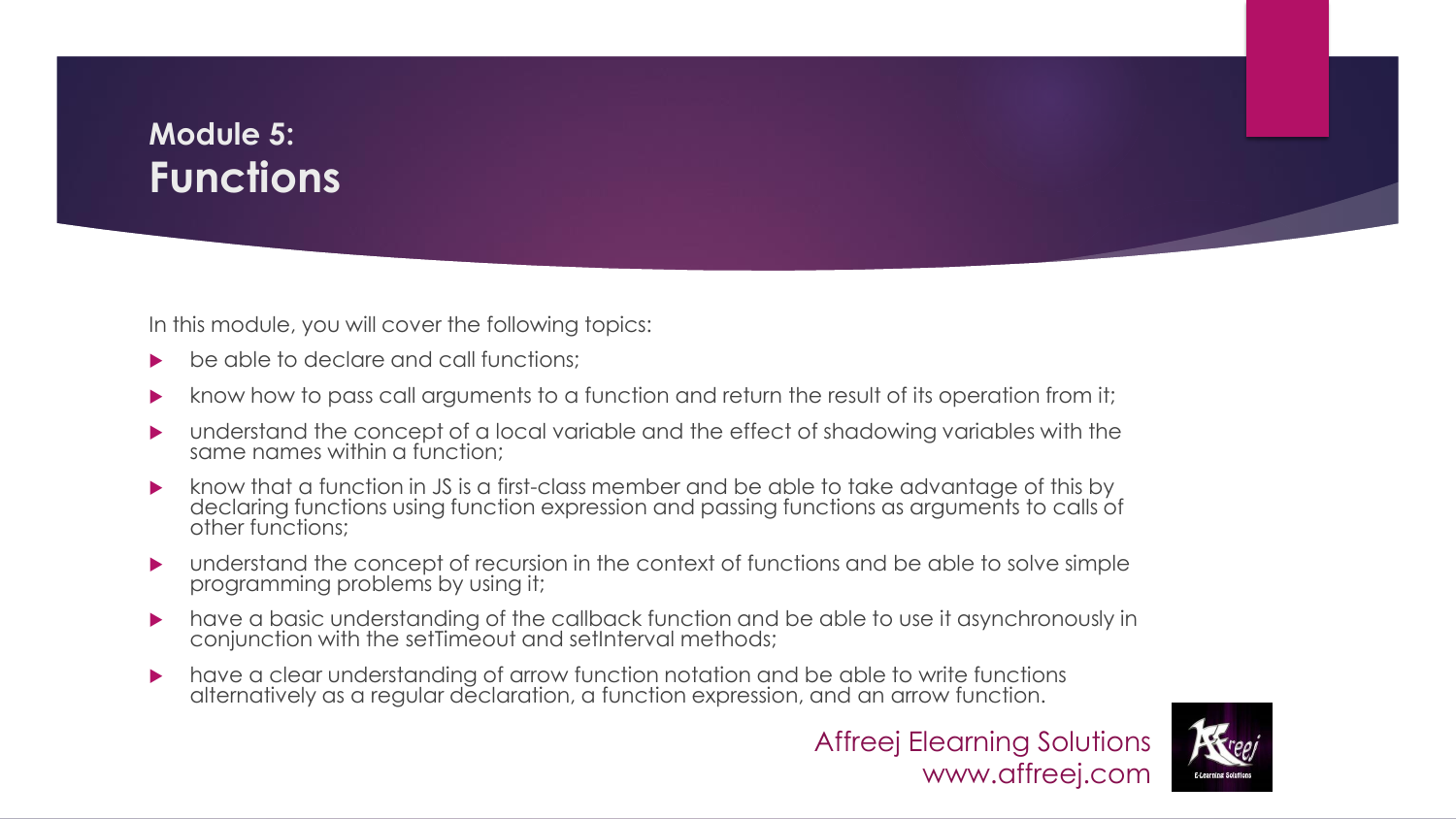### **Module 6: Errors, exceptions, debugging, and troubleshooting**

- understand the differences between syntactic, semantic, and logical errors;
- understand the concept of an exception and distinguish between the basic exceptions generated by JS when an error occurs: SyntaxError, ReferenceError, TypeError, RangeError;
- have the ability to handle exceptions using the try-catch-finally statement;
- be able to generate their own exceptions using the throw statement;
- $\blacktriangleright$  have the skills to use the debugger for basic analysis of their own code, including: step-by-step execution, viewing and modifying variables, and measuring code execution time.



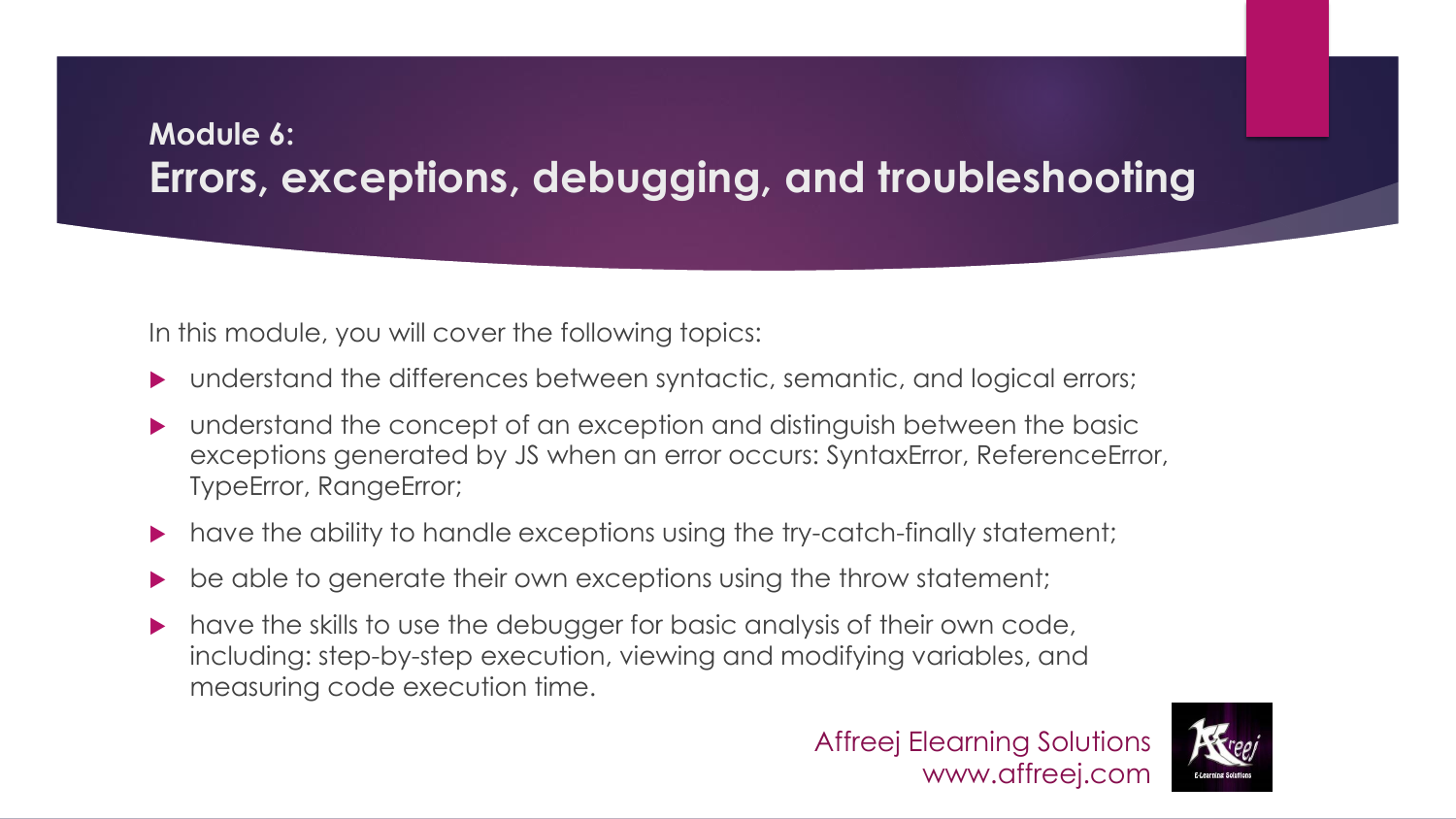## **JSE – Certification Details**

- **Exam name:** JSE Certified Entry-Level JavaScript Programmer
- **Exam Code/Exam Version:** JSE-40-0x/JSE-40-01 (Release Date: Nov 5, 2021)
- **Exam Level: Entry**
- **Associated Certifications:** JSA Certified Associate JavaScript Programmer (JSA-41- 0x)
- **Pre-requisites:** HTML & CSS
- **Duration:** 40 minutes (exam) + approx. 5 minutes (Non-Disclosure Agreement/Tutorial)
- **Number of Questions:** 30
- **Format:** Single-selection and multiple-selection items
- **Passing Score:** 70%
- **Language:** English



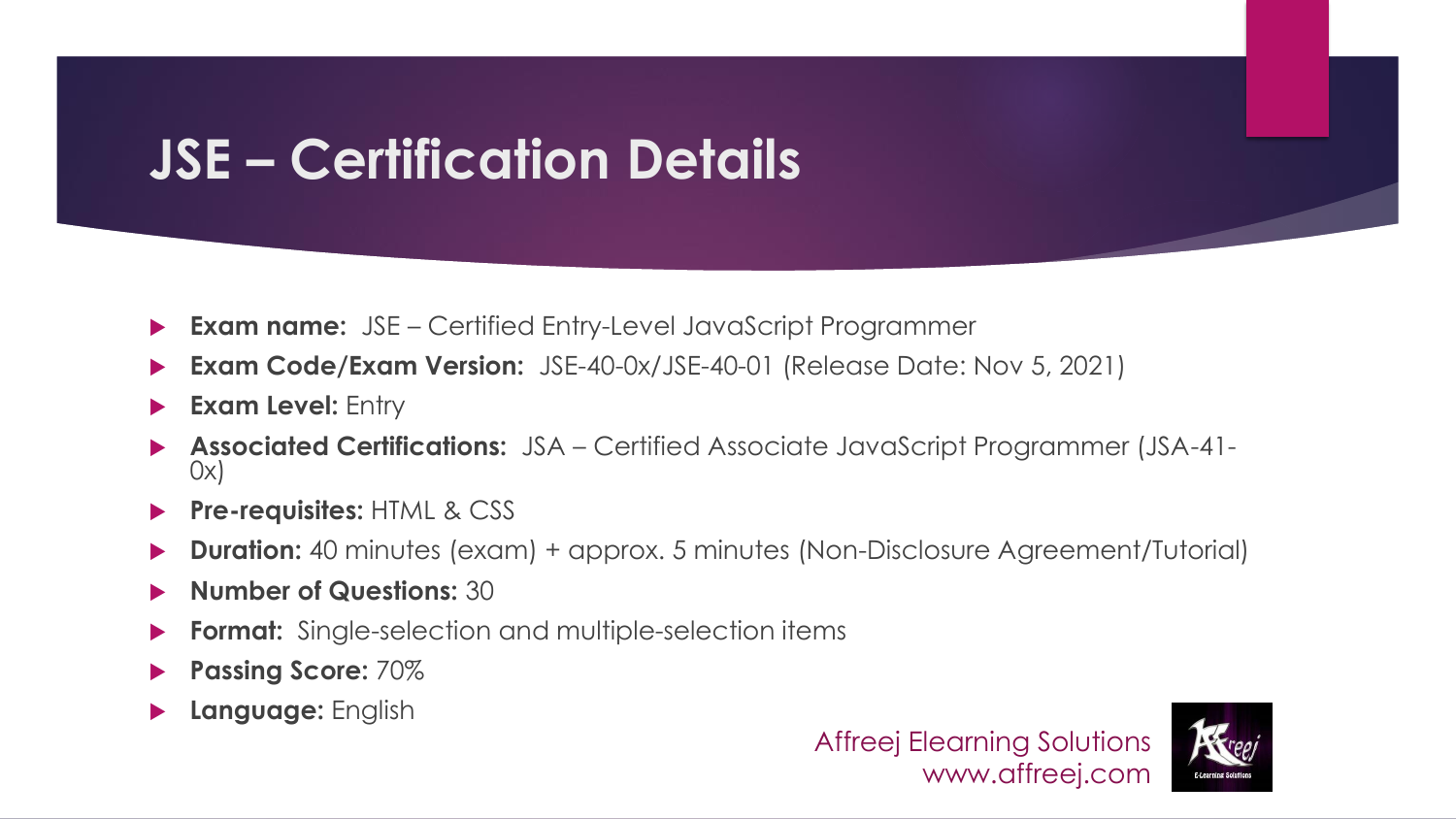# **Further Details**

**Resource:** Edube Interactive

**Teaching Mode:** Online through zoom

**Level:** Beginner

**Cost:** 400 USD for training + 59 USD Certification Exam

**Study Time:** 6 months - 50 hours (Recommended: 2h/week + Homework)

**Language:** English